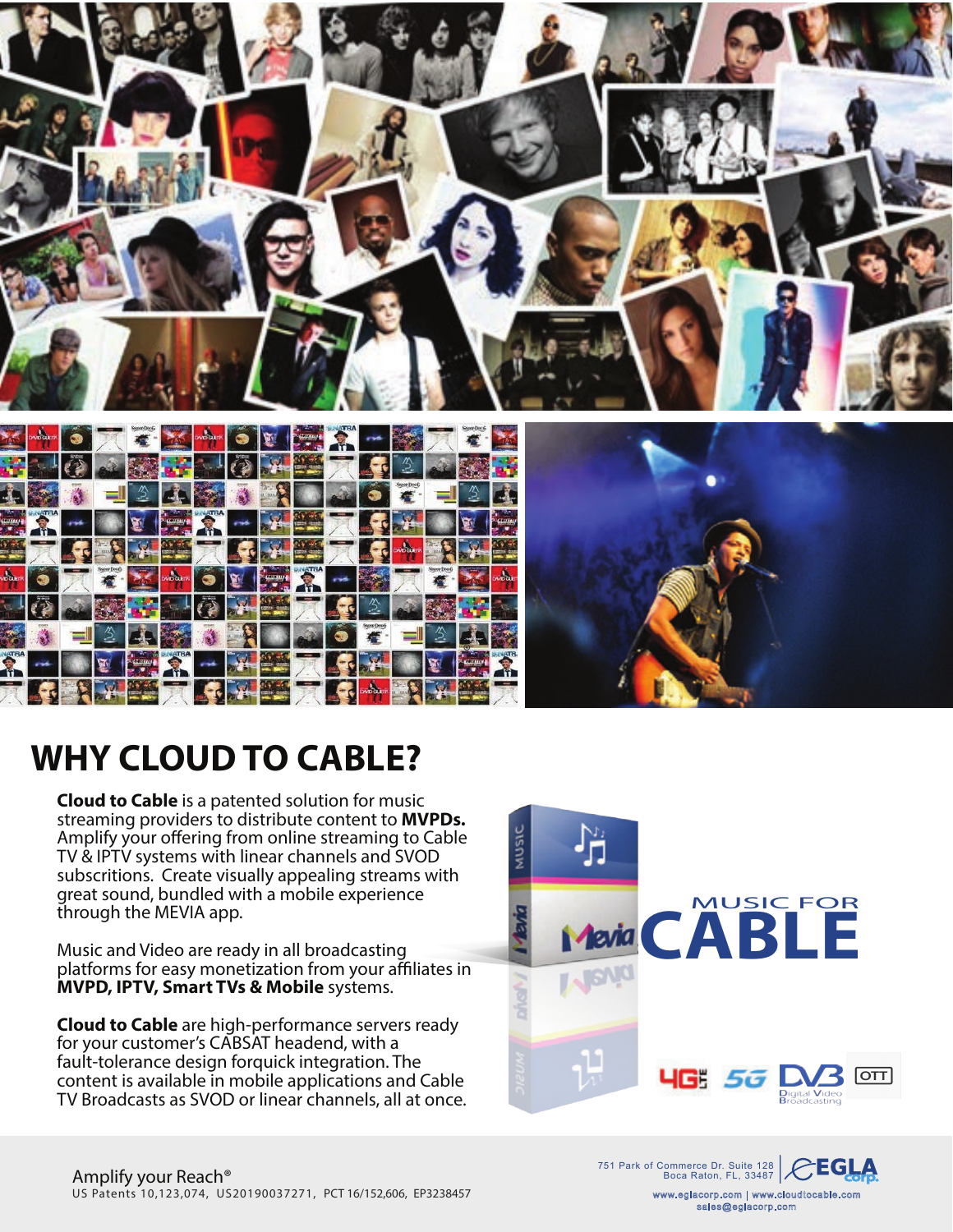

**Amplify your Reach®**

## CLOUDTO**CABLE - Intellectual Property**

**Patents and Technology Licensing**

### MPEG Music Broadcasting

Creates visual components created with HTML ready for broadcasting and combined with audio or music.

### MOBILE & SMART TVs

Our technology generates video and music streams for Cable tV, mobile, connected TV, and Smart TVs, all at once.

### CLOUD TECHNOLOGY

Virtual machines and docker-based virtualization for easy deployment

### MUSIC & VIDEO

Playback generation for music TV Channels with streams with high-reliability,





 $1 - 1 - 1 - 1$ 

# MUSIC

### **Technology Licensing**

Some existing patents, now expiring, cover VOD linking and Visual Complement to generate music streams for MVPD (Multi-video Programming Distribution) providers.

Our innovative technologies achieve better results and more benefits under patents US Pat. 10,123,074, US20190037271, PCT 16/152,606 and EP3238457 (under prosecution) with 39 approved claims.

These patents are implemented in software and hardware for music broadcasting as a "Music for Cable TV" service for operators.





MPEG Broadcasting for music generated from web-based user interfaces

Cloud-based infrastructure and technlogical

advances in virtual machines and software-defined networks for Cable TV

The patents bring advanced concepts of edge

- computing which will be compatible with 5G systems into the future as edge servers.
- Broadcasting to DVB systems multicasting and streaming of multimedia video and audio streams.

The software includes modules in Python, C/C++, and PHP, Linux OS-baseline only. Servers are configured for high-reliability and fault-tolerance designed for MVPD systems.

The technology and patents are available for licensing or acquisition.